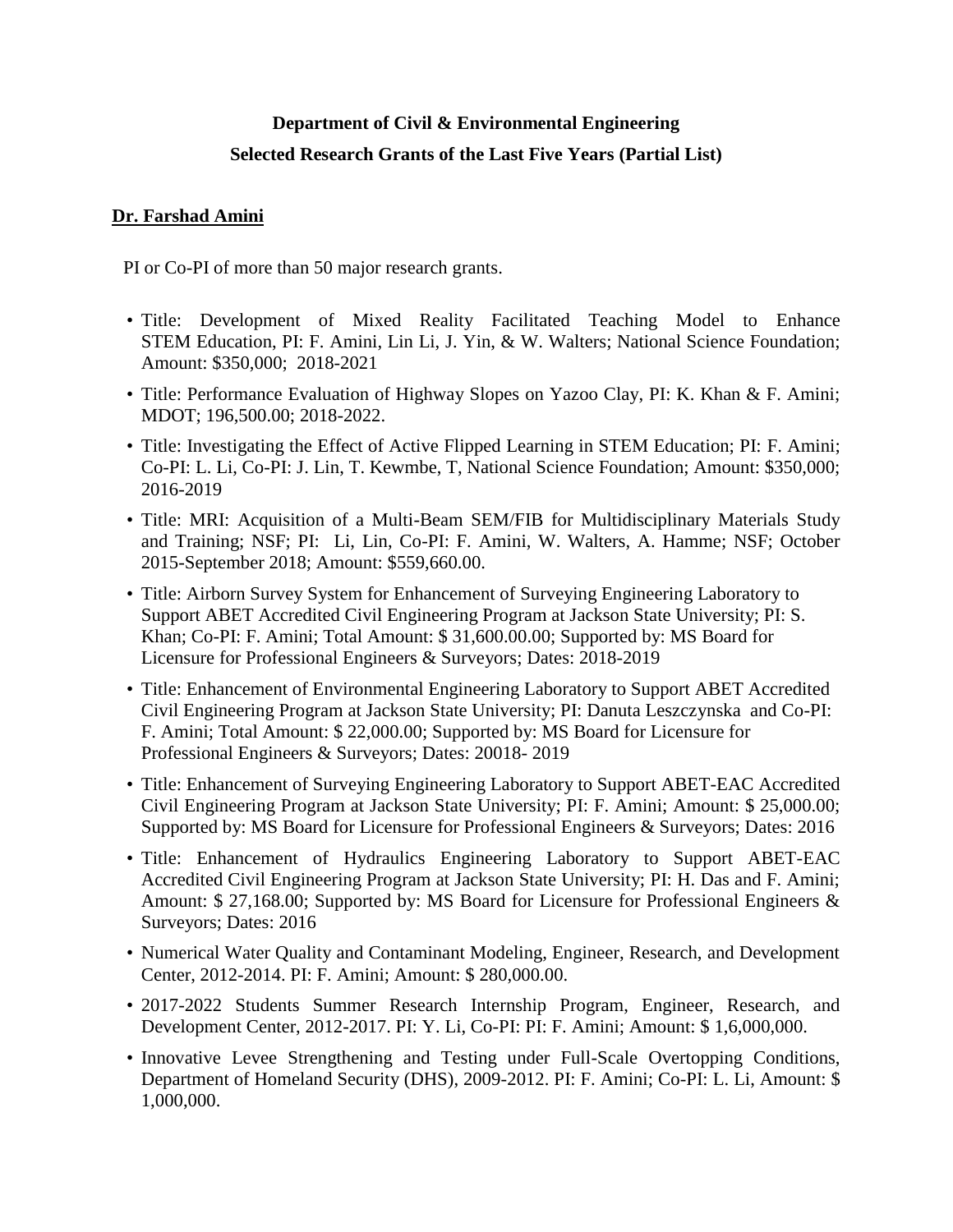- High Performance Turf Reinforcement Mat Strengthened Levee under Combined wave and Storm Surge Turbulent Overtopping Conditions, DHS, 2011-2012. PI: F. Amini, Co-PI: Dr. L. Li; Amount: \$ 450,000.
- Long-Term Field Studies and Monitoring of Paving Fabric Systems to Reduce Reflective Cracking; Mississippi Department of Transportation (MDOT), 2005-2015. PI: F. Amini; Amount: \$ 218,000.
- Numerical Water Quality and Contaminant Modeling, Engineer, Research, and Development Center, 2012-2014. PI: F. Amini; Amount: \$ 120,000.
- Assessment of Pavement Infrastructure, Department of Transportation, 2010-2012. PI: F. Wang; Co-PI: F. Amini, and L. Li; Amount: \$ 712,500.
- 2012-2016 Students Summer Research Internship Program, Engineer, Research, and Development Center, 2012-2017. PI: Y. Li, Co-PI: PI: F. Amini; Amount: \$ 2,000,000.
- Summer Transportation Program; MDOT/FHWA; 2017-2018; PI: Lin Li; Co-PI: F. Amini; Amount: \$ 62,000.00
- Summer Transportation Program; MDOT/FHWA; 2016-2017; PI: Lin Li; Co-PI: F. Amini; Amount: \$ 62,000.00
- Summer Transportation Program; MDOT/FHWA; 2015-2016; PI: Lin Li; Co-PI: F. Amini; Amount: \$ 62,000.00
- Summer Transportation Program; MDOT/FHWA; 2014-2015; PI: Lin Li; Co-PI: F. Amini; Amount: \$ 62,000.00
- Cost-Effectiveness Study of the Pavement Warranty Program in Mississippi, Mississippi Department of Transportation, 2011-2013. PI: Y. Qi, Co-PI: F. Wang & F. Amini; Amount: \$ 130,000.
- Evaluation of MDOT's Distress Thresholds for Maintained Pavement Projects, Mississippi Department of Transportation, 2009-2011. PI: F. Wang, Co-PI: F. Amini; Amount: \$ 120,000.
- Comparative Slope Stability Analysis for Hurricane Protection Systems Using the Method of Planes and the Method of Slices, Burns Cooley Dennis Inc., 2007-2008. PI: F. Amini; Amount: \$ 119,119.
- Hyper Velocity Impact Environmental Resistant Nano Materials in Space Applications, NASA, PI: P. Sukanek, Co-PI: A. Alostaz et al., & F. Amini, 2013-2016; joint research with U. of Mississippi; Total Amount: 200,000 (JSU portion: 20K)
- Summer Transportation Program; MDOT/FHWA; 2013-2014; PI: Lin Li; Co-PI: F. Amini; Amount: \$ 58,000.00
- Summer Transportation Program; Mississippi Department of Transportation (MDOT), 2010- 2012. PI: I Simone; Co-PI: F. Amini; F. Wang; Amount: 40,000.
- Summer Transportation Program; MDOT/FHWA; 2012-2013; PI: Lin Li; Co-PI: F. Amini; Amount: \$ 58,000.00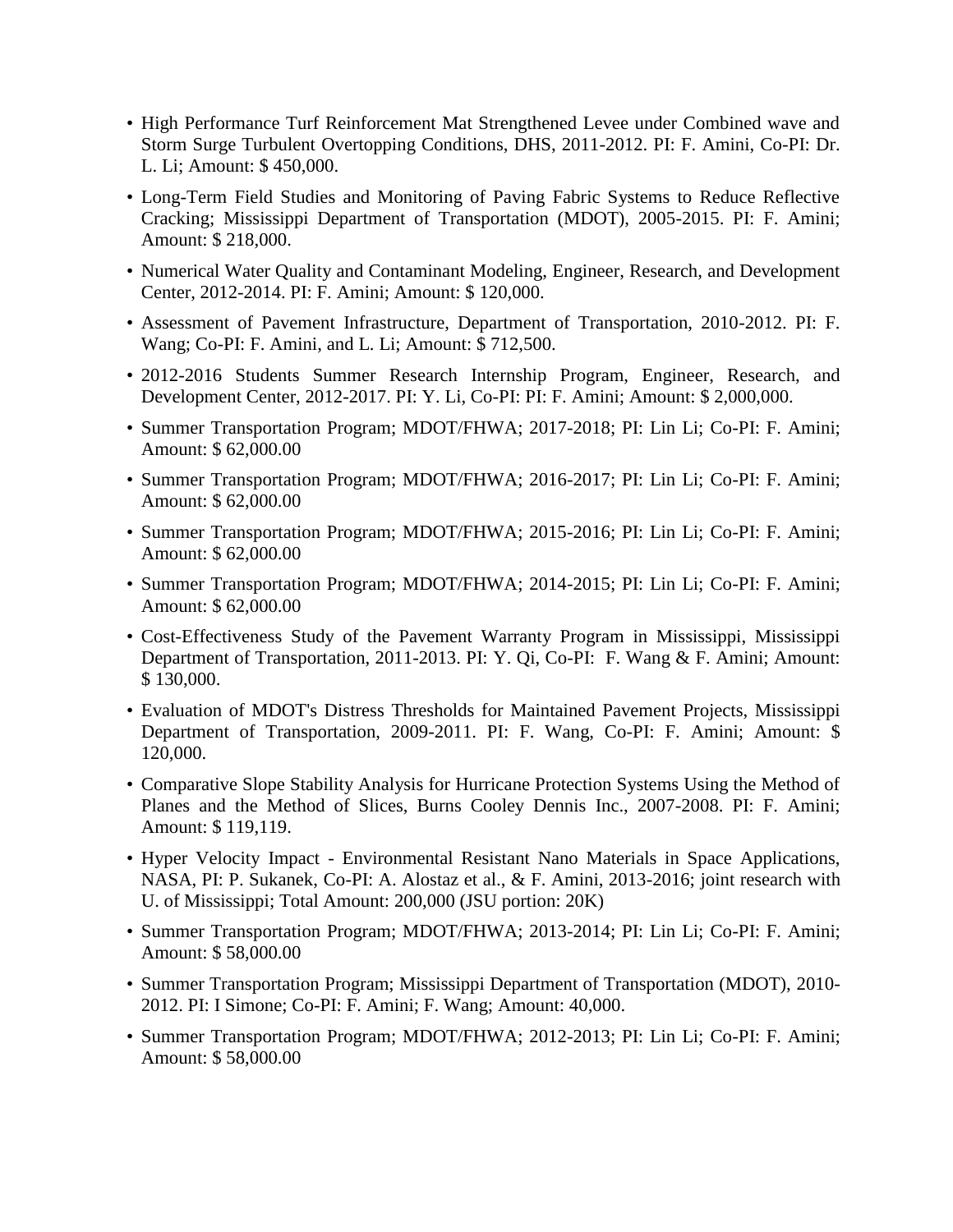#### **Dr. Danuta Leszczynska (Partial List)**

- Development of Efficient Computer System for Predictions of Ecological Effects of Organic Pollutants; ERDC; PI: D. Leszczynska; Amount: \$ \$108.789, March 1, 2012-March 1, 2013
- Prediction of Thermodynamically-Stable Adsorption Sites Using Chemical and Classical Models, Department of Army ERDC, PI: D. Leszczynska; Amount: \$ 64,999.61, March 1, 2012-March 1, 2013
- NanoQSAR, NSF thru MSU, PI: D. Leszczynska, Amount: \$6949.00, September 1, 2011- August 31, 2012
- Application of Random Forest and Multiple Linear Regression Techniques to QSPR Prediction of Partition Coefficients for Military Compounds, Department of Army ERDC, ,PI: D. Leszczynska, Amount: \$69,998.89, March 1, 2011-March 1, 2012
- Prediction of Thermodynamically-Stable Adsorption Sites Using Chemical and Classical Models, Department of Army ERDC, PI: D. Leszczynska, Amount: W912HZ-11-1-004, \$ 64,999.61, February 24, 2011-March 1, 2012
- Combined Experimental and Theoretical Study on Degradation Pathways of Organic Compounds in Water in the Presence of Nanotubes, DOE through ERDC, PI: D. Leszczynska, Amount: \$317,451, September 1, 2010- June 30, 2012
- High Performance Computational Design of Carbon Nanotubes Based Chemical Sensors, DOE through ERDC, PI: D. Leszczynska, Amount: \$300,349, September 1, 2010-August 31, 2011 (year 5), extended to June 30, 2012

## **Dr. Lin Li (Partial List)**

- Title: MRI: Acquisition of a Multi-Beam SEM/FIB for Multidisciplinary Materials Study and Training; Li, Lin, Co-PI: F. Amini, W. Walters, A. Hamme; NSF; Amount: \$559,660.00; October 2015-September 2018.
- MRI: Acquisition of ICP-OES for Multidisciplinary Environmental Studies and Training, NSF, Sept. 1, 2010- Aug. 2013. PI: Yadong, Co-PI: Lin Li; Amount: \$245,877.00
- HPTRM Strengthened Levee under Combined Wave and Storm Surge Turbulent Overtopping Conditions; DHS, Apr. 2011-Aug. 2012. PI: F. Amini; Co-PI: Lin Li; \$450,000.00.
- Innovative Levee Strengthening and Testing under Full Scale Overtopping Conditions; PI: F. Amini; Department of Homeland Security, Jan. 2009-Sep. 2011. PI: F. Amini; Co-PI: Lin Li; \$1,000,000.00.
- Using WiscLEACH to Estimate Groundwater Impacts from Coal Combustion Products in Highway Construction, RMRC, Federal Highway Administration, Jun 2008- May. 2011. PI: Lin Li; Amount: \$61,533.00
- Green Highway Rating System in Mississippi, Institute for Multimodal Transportation, Jackson State University, July 2010-June 2011. PI: Lin Li, Co-PI: F. Amini; Amount: \$35,000.00.
- Assessment of Critical Transportation Infrastructure; Department of Homeland Security, Oct. 2009-Sep. 2010. PI: F. Wang, Co-PI: F. Amini; Co-PI: L. Li; \$712,500.00.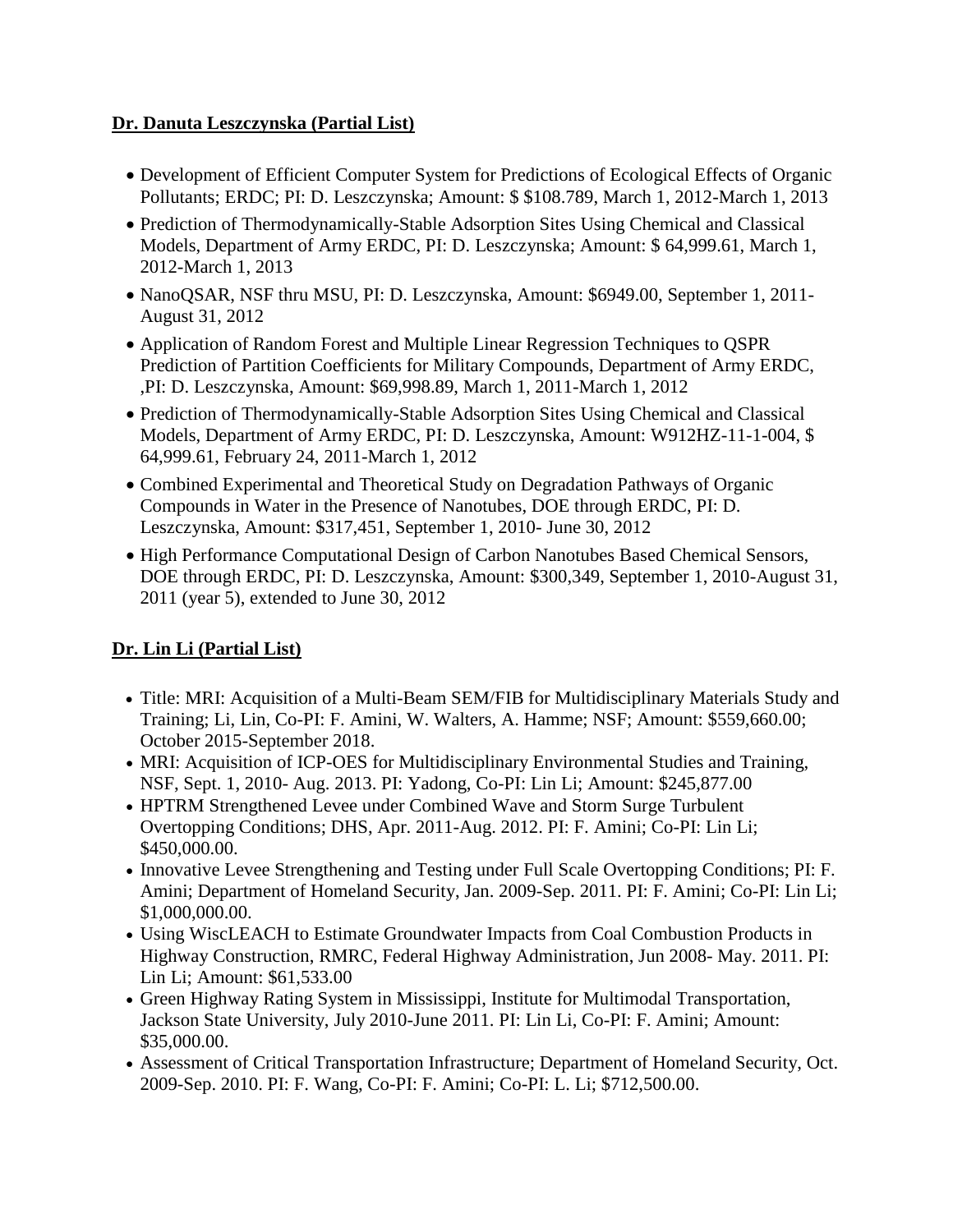- Lake Chicot Visitor Center Display, U.S. Army Corps. Of Engineers, Oct. 2007-Mar. 2008. PI: F. Amini; Co-PI: L. Li; Amount: \$12,425.00.
- Summer Transportation Program; MDOT/FHWA; 2013; PI: Lin Li; Co-PI: F. Amini; Amount: 58,000.

#### **Dr. Yadong Li (Partial List)**

- 2017-2022 Students Summer Research Internship Program, Engineer, Research, and Development Center, 2012-2017. PI: Y. Li, Co-PI: PI: F. Amini; Amount: \$ 1,6,000,000.
- 2012-2016 Students Summer Research Internship Program, U.S. Army Corps of Engineers Engineer Research and Development Center (ERDC), April 1, 2012 – March 31, 2016. PI: Yadong Li, Co-PI: Farshad Amini; Amount: \$2,000,000.
- MRI: Acquisition of An ICP-OES for Multidisciplinary Environmental Studies and Training, National Science Foundation, Sept. 1, 2010- Aug. 2013. PI: Yadong, Co-PI: Lin Li; Amount: \$245,877
- Rubber Sample Testing; INSA, LLC; PI; Y. Li; Co-PI: Yiming Liu; Jan 2013-Dec 2015; \$73,873
- Enhancing Transportation Education through Real-World Design Projects, Institute for Multimodal Transportation (IMTRANS), Jackson State University, July 1, 2009-June 30, 2010. PI: Yadong Li; Amount: \$11,913
- Research Experiences for Teachers, National Science Foundation, July 1, 2006-June 30, 2007. PI: Yadong Li; Amount: \$20,000
- Study of E-waste Environmental Hazards and Treatment, National Science Foundation CAREER Award, July 1 2003-June 30 2008. PI: Yadong Li; Amount: \$400,398

#### **Dr. Wilbur Walters (Partial List)**

- JSU-MPA Explorers Program, NASA Marshall Space Flight Center, June 1 2011 December 15 2014, PI: W.Walters; Amount: \$150,000.
- JSU-MPA Explorers Program, NASA Marshall Space Flight Center, May 1 2010 December 15 2010, PI: W.Walters; Amount: \$59,993.
- Precision Control of Piezoelectric Actuators with an Inversion Based Approach, Jackson State University Scholars Program, June 2010 –October 2010, PI:H.Shih, Co-PI: W.Walters \$10,000.
- Hybrid Nanocomposite Coatings for Improved Impact Resistance and Bond Durability, Office of Naval Research, PI: W.Walters, July 2009 – June 2012; PI: W.Walters; Amount: \$900,000.
- NUE-Nanotechnology in Undergraduate Education and Student Research at Jackson State University, National Science Foundation, PI: W.Walters, August 2008- July 2010; Amount: \$200,000

### **Dr. Feng Wang (Partial List)**

• MDOT funded "Cost-Effectiveness Study of the Pavement Warranty Program in Mississippi", 2012-2014, Co-PI, \$150k.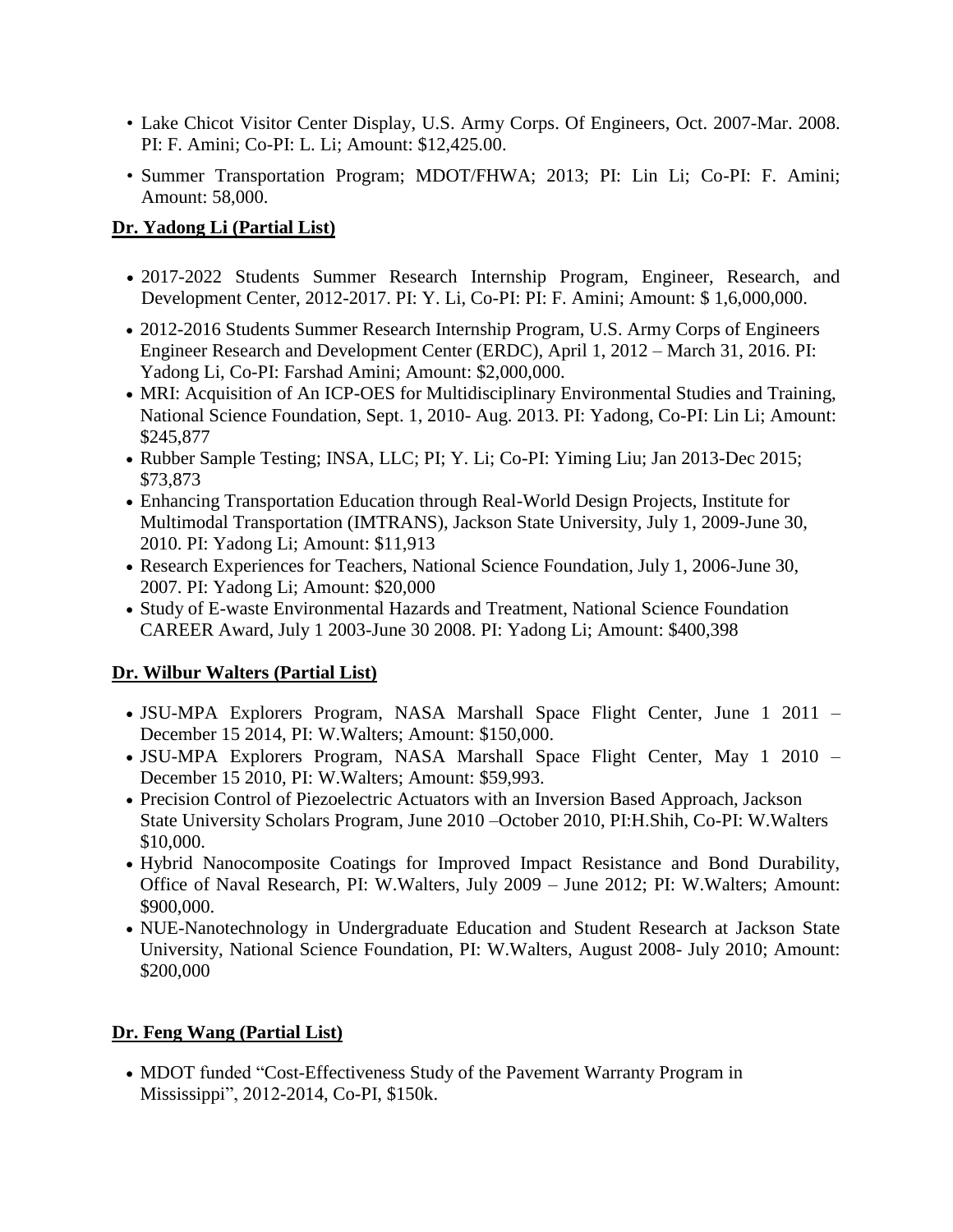- MDOT funded "Simulation Study of Emergency Evacuation of Mississippians near Grand Gulf and River Bend Power Plants due to a Nuclear Accident", 2012-2014, PI, \$160k.
- MDOT funded "State-of-Practice Approaches and Technologies for Inventory Data Collection of Mississippi's Public Road System", 2012-2013, Co-PI, \$60k.
- USDOT funded "Assessment of Pavement Infrastructure for Use in a Pavement Management System", 2010-2012, PI, \$725k.
- MDOT funded "Evaluation of MDOT's Distress Thresholds for Maintained Pavement Projects", 2010-2012, PI, \$120,421.
- MDOT funded "Emergency Evacuation Study for the Greater Jackson Area: DYNASMART-P Deployment in Mississippi DOT", 2009-2011, PI, \$59,544.
- IMTrans funded project "Development of Operational Strategies for Emergency Evacuation on a Metropolitan Freeway Network", 2008-2009, PI, \$50k.

## **Dr. Wei Zheng (Partial List)**

- Investigation of Effects of Scaffolding Creative Problem Solving Through Question Prompts in Project-Based Service Learning, National Science Foundation, 10/01/2010-09/30/2013, PI: Wei Zheng, Co-PIs: Valerie Shelby, and Jianjun Yin, Amount: \$499,677.
- Instrumentation and Computational Modeling for Evaluation of Bridge Substructures Across Waterways, Mississippi Department of Transportation, 10/01/2009-9/30/2011, PI, Wei Zheng Amount: \$150,000.
- Phase I Project for Integrating Intelligent Structure Technology for Refining Bridge Inspection in Mississippi, the Institute for Multimodal Transportation, 07/01/2009- 06/30/2010, PI: Wei Zheng, Amount: \$32,000.
- Novel Development of Lab and Course Modules: Integrate Intelligent Structure Technology and Self-Regulated Learning to Inspire Motivated and Strategic Learners in STEM,NSF, 03/01/2009-02/29/2011, PI: Wei Zheng, Co-PIs: Gordon Skelton, Tzusheng Pei, Evelyn Leggette, and Hui-Ru Shih (Dept. of Technology,JSU)Amount: \$149,999
- New Vision for Built Environment-Integration of Nanotechnology into Civil Engineering Undergraduate Curriculum, NSF, 03/01/2009-02/29/2011, PI: Wei Zheng, Co-PIs: Y.L. Mo , Karen Lozano, and Xinqing Ma, Amount: \$199,962

### **Dr. Robert Whalin (Partial List)**

Coastal Hazards Center of Excellence; Department of Homeland Security;2008-2014; PI: Robert Whalin; Amount: \$ 900,000 to 1,000,00 per Year.

Hurricane Forecasting for the Mississippi Coast Using Artificial Neural Network Models and Fully Implicit Domain Decomposition Methods", Department of Homeland Security (DHS), January 2009-December 2011, PI: Robert W. Whalin, CO-PI(s): Himangshu Das and S. Aliabadi, Amount \$298,587

Advancing the Ike Dike Concept; Texas A&M Univ. at Galveston; 2/11/2013-1/31/2015; PI: Robert W. Whalin, Co-PI: Thomas W. Richardson, \$165,000

Vertical Integration; Army; 2009-2010; PI: Robert W. Whalin; \$ 2,000,000.0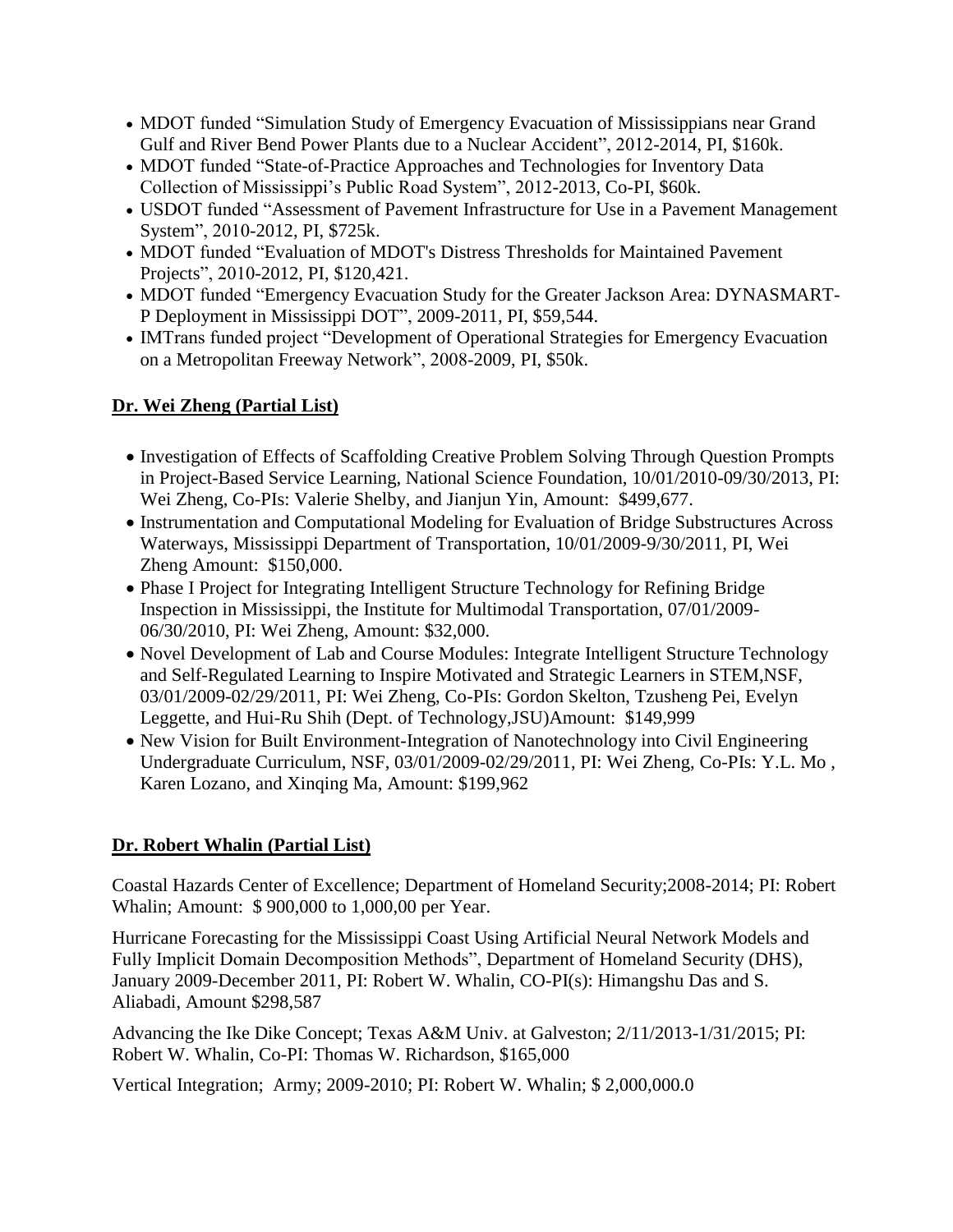#### **Prior Years Grants**

| <b>Project Title</b>                          | PI       | <b>Agency</b>  | <b>Amount</b> | <b>Date</b> |
|-----------------------------------------------|----------|----------------|---------------|-------------|
|                                               |          |                |               | s           |
| Long-Term Field Studies and Monitoring        | F. Amini | <b>MDOT</b>    | 65,000.00     | 2004        |
| of Paving Fabric Systems to Reduce            |          |                |               |             |
| <b>Reflective Cracking</b>                    |          |                |               |             |
| <b>CSEM Enhancement Program</b>               | F. Amini | <b>NSF</b>     | 90,000.00     | 2003        |
|                                               |          |                |               |             |
|                                               |          |                |               | 2004        |
| <b>ESEM</b> for Soil Liquefaction Research    | F. Amini | <b>NSF</b>     | 110,00.00     | 2003        |
|                                               |          |                |               |             |
|                                               |          |                |               | 2004        |
| Protective Technology Research                | F. Amini | <b>DOD</b>     | 150,000.00    | 2003        |
|                                               |          |                |               |             |
|                                               |          |                |               | 2004        |
| Scientific Visualization of Soil              | F. Amini | Navy           | 50,000.00     | 2003        |
| Liquefaction for the Design and               |          |                |               |             |
| Maintenance of Seismic Dams                   |          |                |               | 2004        |
| Research on Potential Applications of the     | F. Amini | <b>MDOT</b>    | 35,700.00     | 2003        |
| <b>Static and Dynamic Cone Penetrometers</b>  |          |                |               |             |
| in MDOT Pavement Design and<br>Construction   |          |                |               | 2004        |
| Research on Applications of Paving            | F. Amini | <b>MDOT</b>    | 37,000.00     | 2003        |
| Fabrics to Reduce Reflective Cracking         |          |                |               |             |
| Acquisition of Super pave for CE              | F. Amini | <b>MDOT</b>    | 125,000.00    | 2003        |
| Program Enhancement at JSU                    |          |                |               |             |
| Liquefaction at Depth                         | F. Amini | <b>Stennis</b> | 100,000.00    | 2003        |
|                                               |          | Space Center,  |               |             |
|                                               |          | $DOD - Navy$   |               |             |
| <b>Study of E-Waste Environmental Hazards</b> | Y. Li    | <b>NSF</b>     | 80,000.00     | 2003        |
| and Treatment                                 |          |                |               |             |
|                                               |          |                |               | 2004        |

#### 2003-2004 (Approximate Expenditures)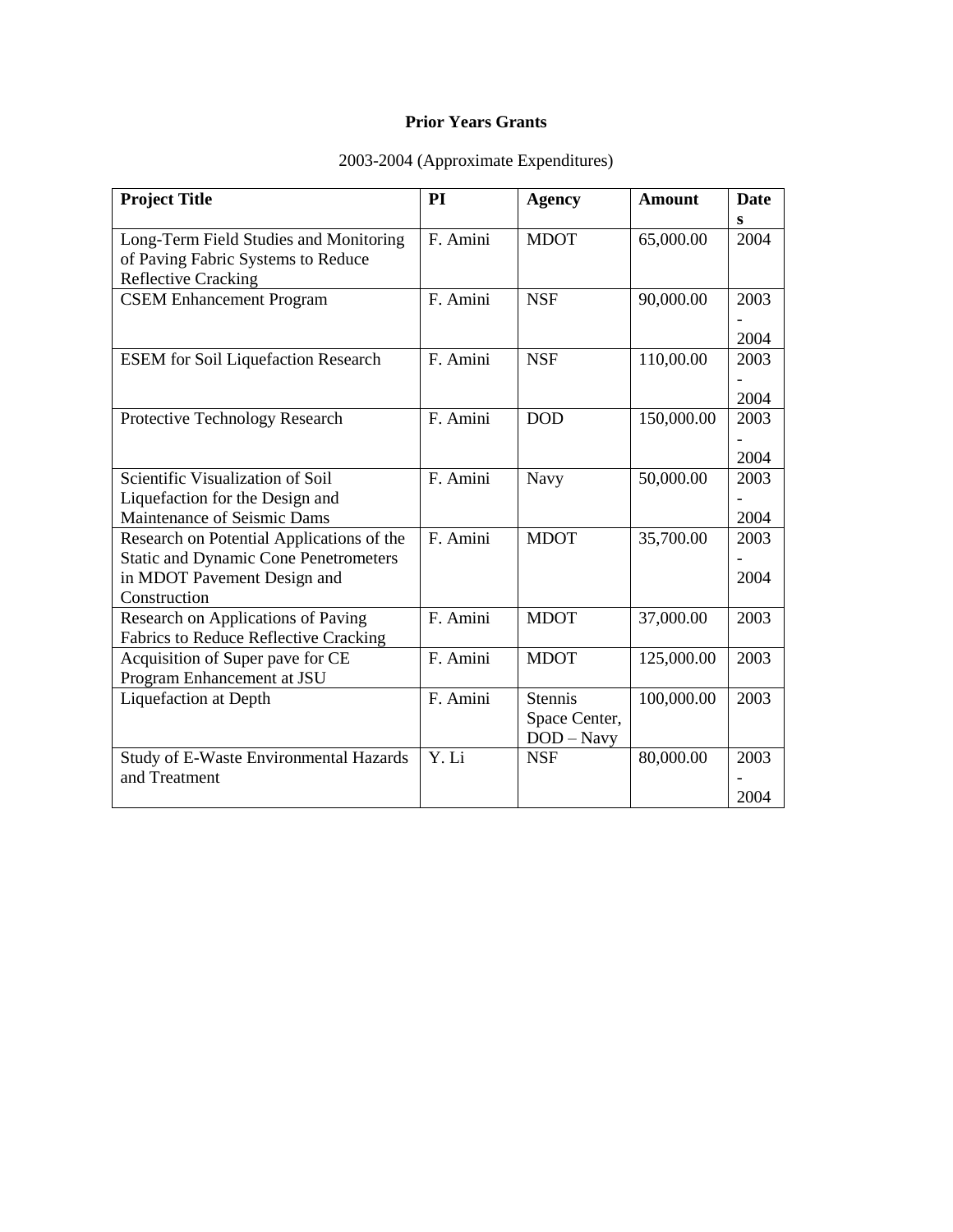| 2004-2005(Approximate Expenditures) |  |  |
|-------------------------------------|--|--|
|-------------------------------------|--|--|

| <b>Project Title</b>                         | <b>PI</b> | <b>Agency</b> | <b>Amount</b> | Date |
|----------------------------------------------|-----------|---------------|---------------|------|
|                                              |           |               |               | S    |
| Long-Term Field Studies and Monitoring       | F. Amini  | <b>MDOT</b>   | 45,000.00     | 2004 |
| of Paving Fabric Systems to Reduce           |           |               |               |      |
| <b>Reflective Cracking</b>                   |           |               |               | 2005 |
| <b>CSEM Enhancement Program</b>              | F. Amini  | <b>NSF</b>    | 80,000.00     | 2004 |
|                                              |           |               |               |      |
|                                              |           |               |               | 2005 |
| <b>ESEM</b> for Soil Liquefaction Research   | F. Amini  | <b>NSF</b>    | 80,000.00     | 2004 |
|                                              |           |               |               |      |
|                                              |           |               |               | 2005 |
| Protective Technology Research               | F. Amini  | <b>DOD</b>    | 45,000.00     | 2004 |
|                                              |           |               |               |      |
|                                              |           |               |               | 2005 |
| Scientific Visualization of Soil             | F. Amini  | Navy          | 9,700.00      | 2004 |
| Liquefaction for the Design and              |           |               |               |      |
| Maintenance of Seismic Dams                  |           |               |               | 2005 |
| Research on Applications of Paving           | F. Amini  | <b>MDOT</b>   | 8,000.00      | 2004 |
| <b>Fabrics to Reduce Reflective Cracking</b> |           |               |               |      |
|                                              |           |               |               | 2005 |
| Study of E-Waste Environmental Hazards       | Y. Li     | <b>NSF</b>    | 80,000.00     | 2004 |
| and Treatment                                |           |               |               |      |
|                                              |           |               |               | 2005 |
| <b>Total</b>                                 |           |               |               |      |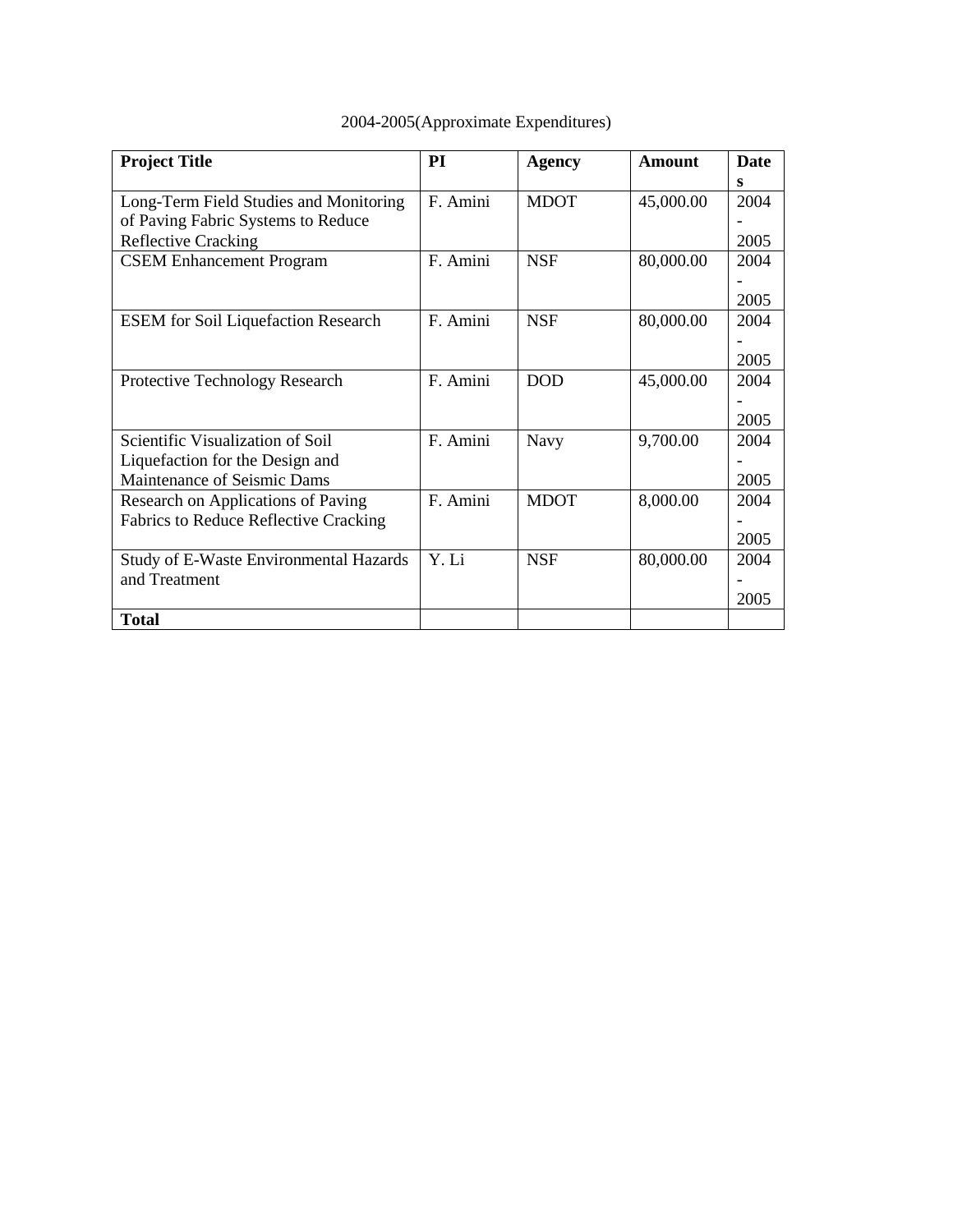| <b>Project Title</b>                | <b>Agency</b> | <b>Total</b><br><b>Amount</b> | <b>PI/Faculty</b> | <b>Dates</b> |
|-------------------------------------|---------------|-------------------------------|-------------------|--------------|
|                                     |               |                               |                   |              |
| Long Term Monitoring of Pavements   | <b>MDOT</b>   | 9000                          | F. Amini          | 2005-2006    |
| <b>CSEM Enhancement Program</b>     | <b>NSF</b>    | 80,000                        | F. Amini          | 2005-2006    |
| Protective Technology               | <b>DOD</b>    | 75,000                        | F. Amini          | 2005-2006    |
| Study of E-Waste                    | <b>NSF</b>    | 80000                         | Y. Li             | 2005-2006    |
| <b>DOD IPET</b>                     | Army          | 27308                         | R. Whalin         | 2005-2006    |
| <b>Advanced Distance Education</b>  | <b>DOD</b>    | 3370                          | R. Whalin         | 2005-2006    |
| Vertical Integration                | Army          | 132,795                       | R. Whalin         | 2005-2006    |
| Vertical Integration                | Army          | 1,275,000                     | R. Whalin         | 2005-2006    |
| <b>Investigation of Metal Spray</b> | <b>NG</b>     | 45,000                        | W. Walters        | 2005-2006    |
| <b>Total</b>                        |               | 1,738473                      |                   |              |

## 2005-2006(Approximate Expenditures)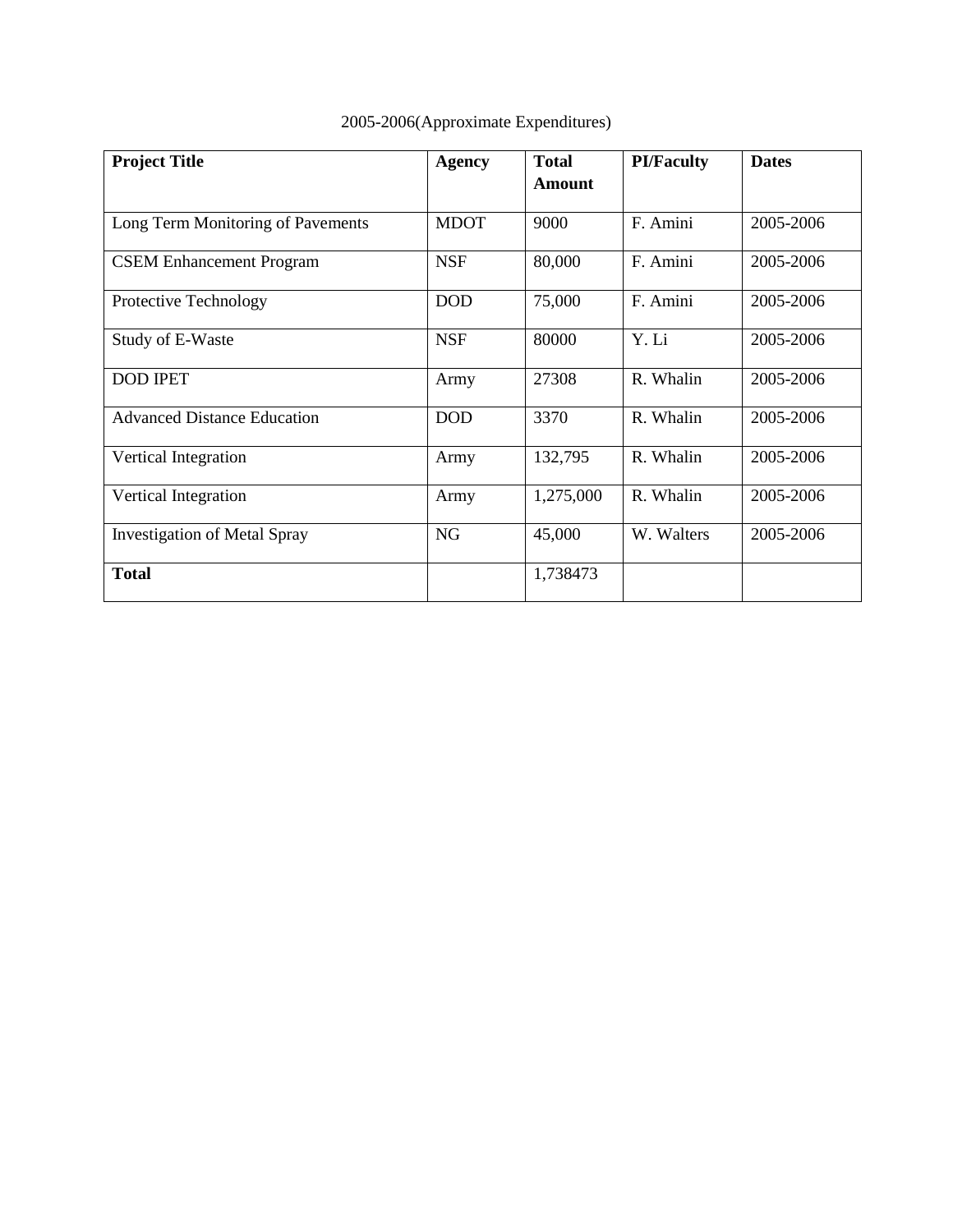| <b>Project Title</b>                    | <b>Agency</b> | <b>Total</b>  |             | <b>Dates</b> |  |
|-----------------------------------------|---------------|---------------|-------------|--------------|--|
|                                         |               | <b>Amount</b> |             |              |  |
| Long Term Monitoring of Pavements       | <b>MDOT</b>   | 27,000        | F. Amini    | 2006-2007    |  |
| <b>CSEM Enhancement Program</b>         | <b>NSF</b>    | 23,000        | F. Amini    | 2006-2007    |  |
| Protective Technology                   | <b>DOD</b>    | 255,000       | F. Amini    | 2006-2007    |  |
| Study of E-Waste                        | <b>NSF</b>    | 80,000        | Y. Li       | 2006-2007    |  |
| Imtrans                                 | <b>DOT</b>    | 650,000       | M. Qureshi  | 2006-2007    |  |
| High Performance and Development of     | DOE/ERD       | 609,238       | D.          | 2006-2008    |  |
| predictive (DOD/DOE)                    | $\mathcal{C}$ |               | Leszczynska |              |  |
| and Characteristics of Structure (LLNL) |               |               |             |              |  |
| <b>Force Protection</b>                 | <b>ERDC</b>   | 60,078        | R. Whalin   | 2006-2007    |  |
| Vertical Integration                    | Army          | 1,275000      | R. Whalin   | 2006-2007    |  |
| Investigation of POSS-based Paint       | NG            | 50,000        | W. Walters  | 2006-2007    |  |
| <b>Total</b>                            |               | 3,029316      |             |              |  |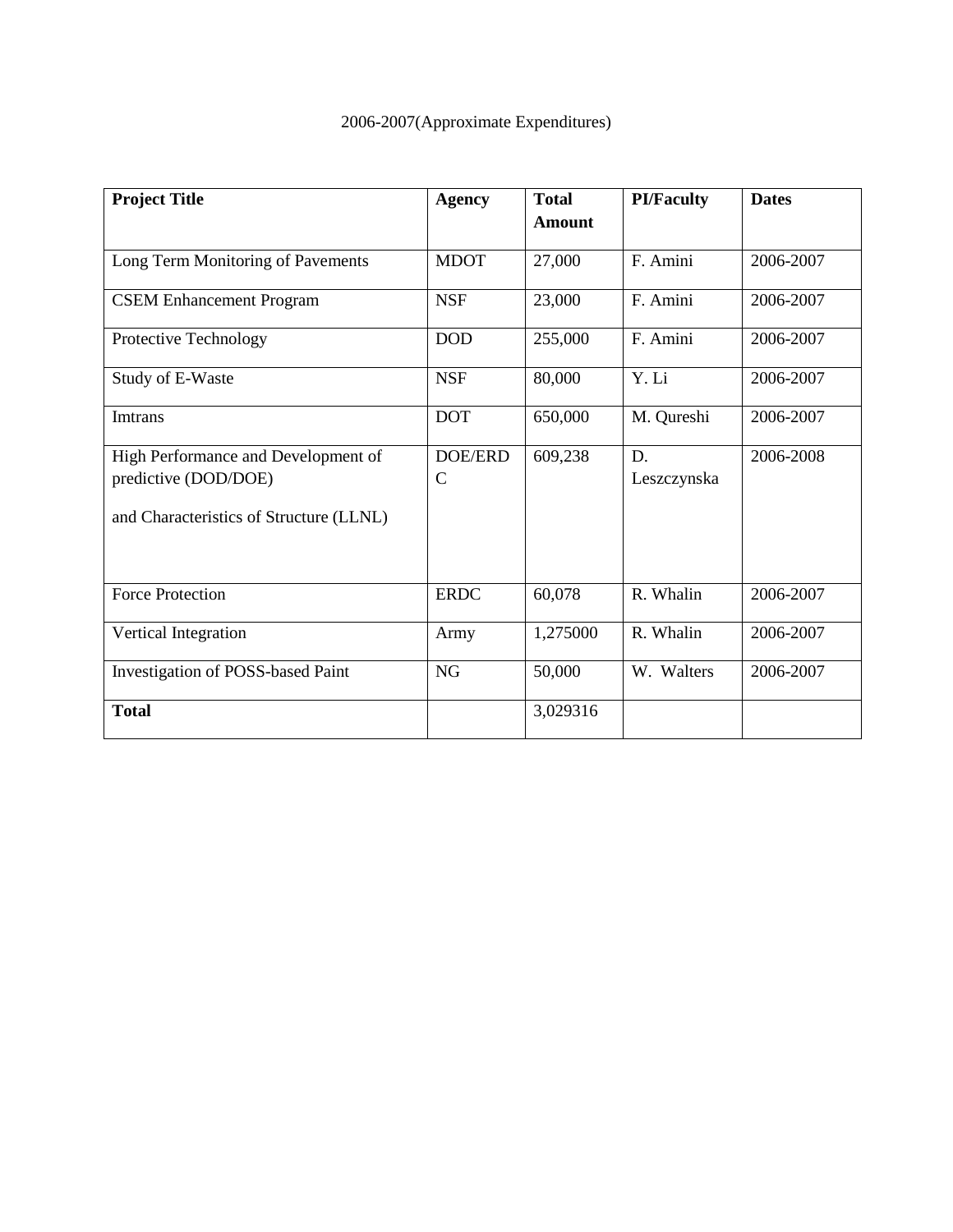| <b>Project Title</b>                         | <b>Agency</b>            | <b>Total</b>  | <b>PI/Faculty</b> | <b>Dates</b> |
|----------------------------------------------|--------------------------|---------------|-------------------|--------------|
|                                              |                          | <b>Amount</b> |                   |              |
| Long Term Monitoring of Pavements            | <b>MDOT</b>              | 25000         | F. Amini          | 2007-2008    |
| Lake Chico Visitor Center Video Display      | <b>USAE</b>              | 12425         | F. Amini          | 2007         |
| <b>Comparative Slope Stability</b>           | <b>BCD</b>               | 19119         | F. Amini          | 2008         |
| <b>CSEM Enhancement Program</b>              | <b>NSF</b>               | 500           | F. Amini          | 2007-2008    |
| <b>Transportation Research</b>               | <b>DOT</b>               | 16349         | F. Amini          | 2007-2008    |
| Enhancement of JSU Transportation            | <b>DOT</b>               | 25800         | F. Amini          | 2007-2008    |
| Enhanced K-12 Outreach                       | <b>DOT</b>               | 10159         | Li. Li            | 2007-2008    |
|                                              |                          |               | $(Co-PI: F.$      |              |
|                                              |                          |               | Amini)            |              |
| Study of E-Waste                             | <b>NSF</b>               | 80000         | Y. Li             | 2007-2008    |
| <b>Experience for Teachers</b>               | <b>NSF</b>               | 20000         | Y. Li             | 2007-2008    |
| <b>Shake Table Acquisition</b>               | <b>NSF</b>               | 10000         | W. Zheng          | 2007-2008    |
| <b>NUE: New Vision</b>                       | <b>NSF</b>               | 199,962       | W. Zheng          | 2007-2008    |
| Imtrans                                      | <b>DOT</b>               | 650,000       | D. Smith          | 2007-2008    |
| Northrop Grumman (NG) Summer Inst.           | NG                       | 30,000        | R. Whalin         | 2007-2008    |
| High Performance and Development of          | DOE/ERD<br>$\mathcal{C}$ | 429,238       | D.                | 2007-2009    |
| predictive                                   |                          |               | Leszczynska       |              |
|                                              |                          |               |                   |              |
|                                              |                          |               |                   |              |
| <b>Investigation of Environmentally Safe</b> | <b>NG</b>                | 45,000        | W. Walters        | 2007-2008    |
| <b>Total</b>                                 |                          | 1,503244      |                   |              |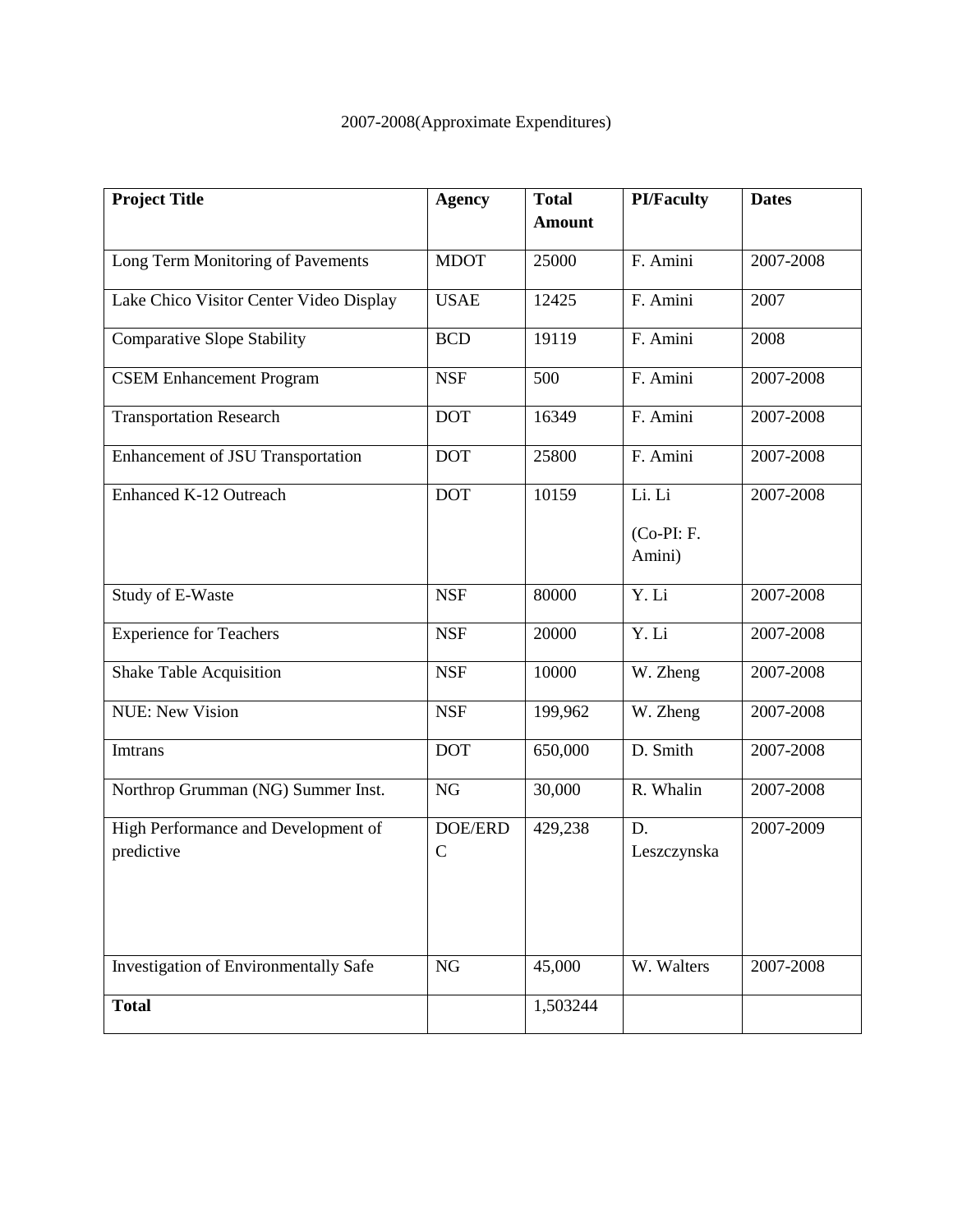| <b>Project Title</b>                                            | <b>Agency</b> | <b>Total</b>  | <b>PI/Faculty</b> | <b>Dates</b> |
|-----------------------------------------------------------------|---------------|---------------|-------------------|--------------|
|                                                                 |               | <b>Amount</b> |                   |              |
| Innovative Levee Strengthening and Testing                      | <b>DHS</b>    | \$981,000     | PI: F. Amini      | 2009-2011    |
| under Full Scale Overtopping Conditions                         |               |               | Co-PI: L. Li      |              |
|                                                                 |               |               |                   |              |
| Long Term Monitoring of Pavements                               | <b>MDOT</b>   | 24000         | F. Amini          | 2009         |
| Using WiscLEACH to Estimate                                     | $FHWA -$      | \$29,533      | L. Li             | 2009-2010    |
| Groundwater Impacts from Coal<br>Combustion Products in Highway | U. of         |               |                   |              |
| Construction                                                    | Wisconsin     |               |                   |              |
|                                                                 |               |               |                   |              |
| Emergency Evacuation Study for the<br>Greater Jackson Area      | <b>MDOT</b>   | \$59,544      | W. Feng           | 2009-2010    |
| NUE-Nanotechnology in Undergraduate                             | <b>NSF</b>    | 200,000       | W. Walters        | 2009-2011    |
| <b>Education and Student Research at Jackson</b>                |               |               |                   |              |
| <b>State University</b>                                         |               |               |                   |              |
| Novel Development of Lab and Course                             | <b>NSF</b>    | 149,999       | W. Zheng          | 2009-2011    |
| Modules                                                         |               |               |                   |              |
| Center of Excellence for Natural Hazards                        | <b>DHS</b>    | 1,000,000     | R. Whalin         | 2009-2010    |
| Hurricane Forecasting for the Mississippi                       | <b>DHS</b>    | \$298,587     | R. Whalin         | 2009-2010    |
| <b>Coast Using Artificial Neural Network</b>                    |               |               | $(Co-PI: H.$      |              |
| Models and Fully Implicit Domain                                |               |               | Das)              |              |
| Decomposition Methods. Department of                            |               |               |                   |              |
| <b>Homeland Security</b>                                        |               |               |                   |              |
| Imtrans                                                         | <b>DOT</b>    | 650,000       | F. Wang           | 2009-2010    |
| Vertical Integration                                            | Army          | 40,868        | R. Whalin         | 2009-2010    |
| Vertical Integration                                            | Army          | 1,933614      | R. Whalin         | 2009-2010    |
|                                                                 |               |               |                   |              |
| Vertical Integration                                            | Army          | 1,959000      | R. Whalin         | 2009-2010    |
| <b>CREST</b>                                                    | <b>NSF</b>    | 250,000       | D.                | 2009-2010    |
|                                                                 |               |               | Leszczynska       |              |
|                                                                 |               |               | $(Co-PI)$         |              |
|                                                                 |               |               |                   |              |
|                                                                 |               |               |                   |              |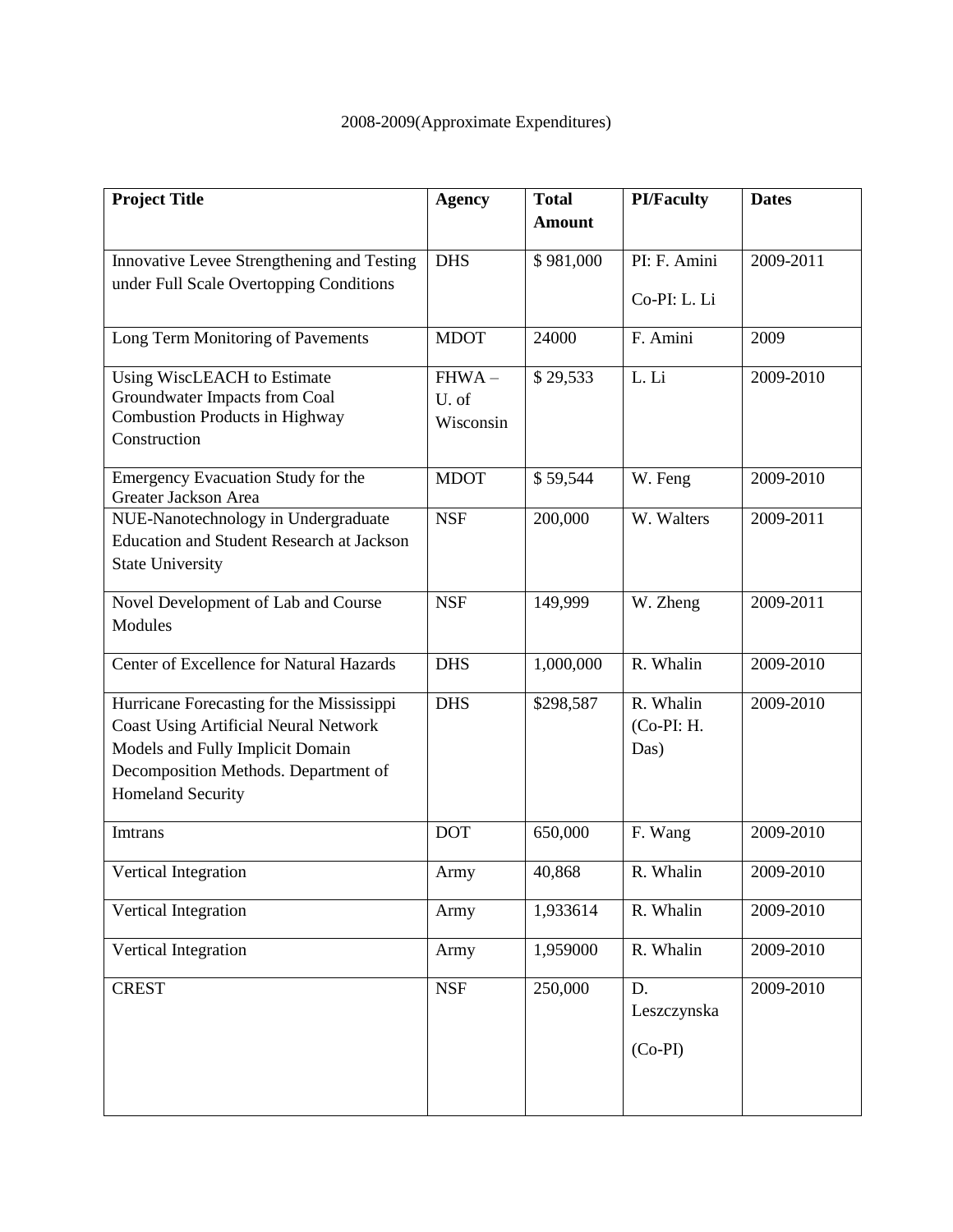| Investigation of CNT-based Paint | Northrop<br>Grumman | 50,000   | W. Walters | 2009-2010 |
|----------------------------------|---------------------|----------|------------|-----------|
| <b>Total</b>                     |                     | 7,626145 |            |           |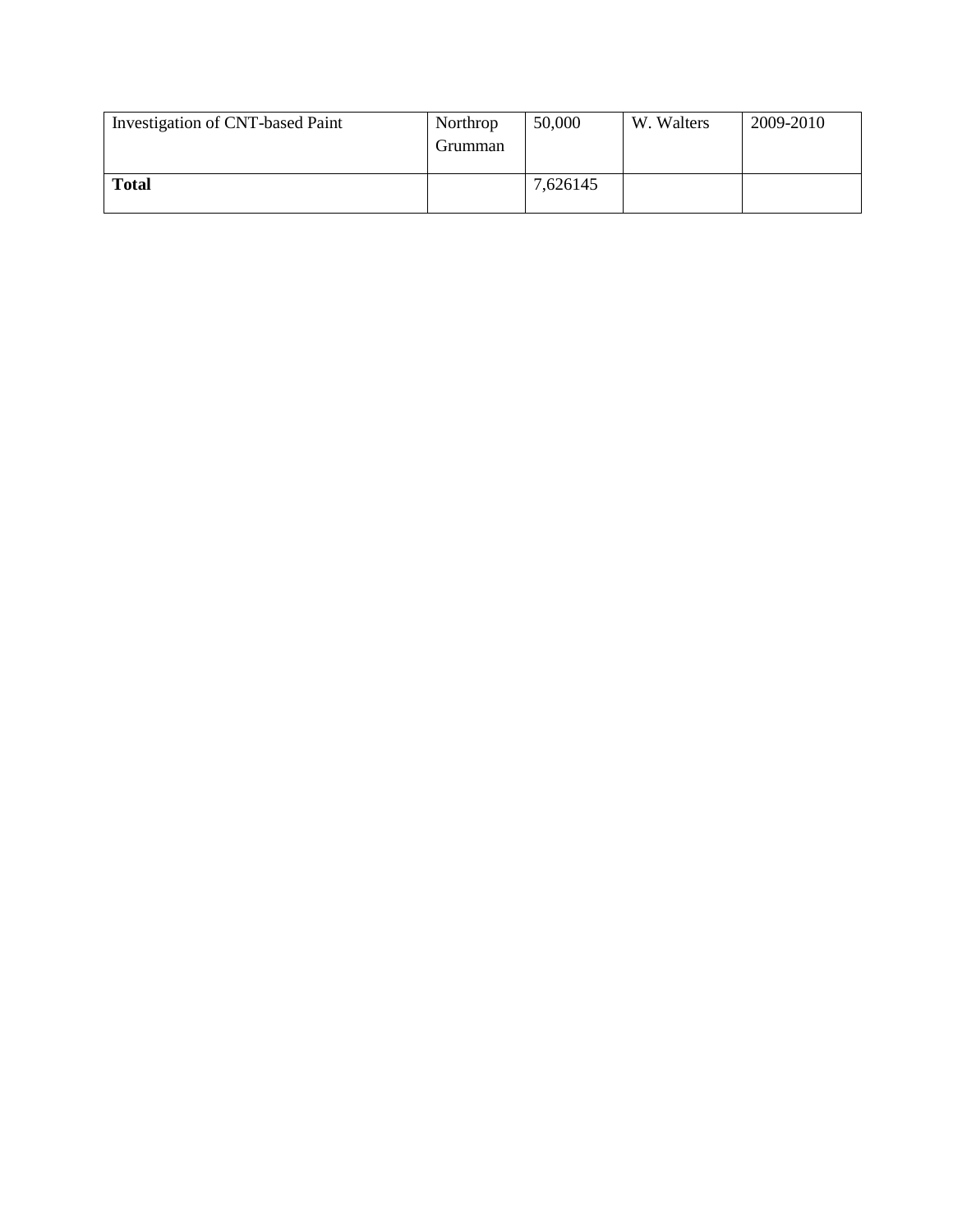| <b>Project Title</b>                                                                                                                    | PI                                             | <b>Agency</b>                               | <b>Amount</b> | <b>Dates</b>                  |
|-----------------------------------------------------------------------------------------------------------------------------------------|------------------------------------------------|---------------------------------------------|---------------|-------------------------------|
| "Assessment of Pavement Infrastructure<br>", PI, US Dept of Transportation<br>(USDOT)                                                   | F. Wang/F.<br>Amini/L. Li                      | <b>USDOT</b>                                | 712.5K        | $201 -$<br>2012               |
| <b>Evaluation of MDOT's Distress</b><br><b>Thersholds for Maintained Pavement</b><br>Projects                                           | F Wang/F.<br>Amini                             | <b>MDOT</b>                                 | 120.4K        | 10/1/09<br>to<br>12/31/1<br>1 |
| Imtrans                                                                                                                                 | F. Wang                                        | <b>USDOT</b>                                | 650K          | 2010-<br>2011                 |
| <b>Hybrid Nanocomposite Coatings</b>                                                                                                    | W. Walters                                     | <b>NSF</b>                                  | 100K          | 7/1/09<br>to<br>6/30/12       |
| <b>Instrumentation Computational</b><br>Modeling for Evaluation of Bridge<br><b>Substructures Across Waterways</b>                      | W. Zheng                                       | <b>MDOT</b>                                 | 150K          | 10/1/09<br>to<br>12/31/1<br>1 |
| Development of High Resolution Storm<br>Surge Models for Guam, Northern<br>Mariana Islands, US Virgin Islands and<br><b>Puerto Rico</b> | H. Das                                         | <b>ERDC</b>                                 | 65K           | $9/09$ to<br>9/12             |
| Investigation of POSS based Paint<br>Systems for Marine Applications,,<br>Pascagoula, MS                                                | W. Walters                                     | Northrop<br>Grumman<br>Ship<br>Systems      | \$5K          | $06/09 -$<br>11/09            |
| Piezoelectric Actuators with an<br><b>Inversion Based Approach</b>                                                                      | H.R.Shih and<br>W.L.Walters,                   | <b>JSU</b><br>University<br><b>Scholars</b> | \$10K         | $04/10 -$<br>07/10            |
| Hybrid Nanocomposite coatings for<br>improved impact resistance and bond                                                                | W.L.<br>Walters, Q.L.<br>Williams, J.<br>Iroh, | Office of<br>Naval<br>Research              | \$900K        | $07/09 -$<br>06/12            |